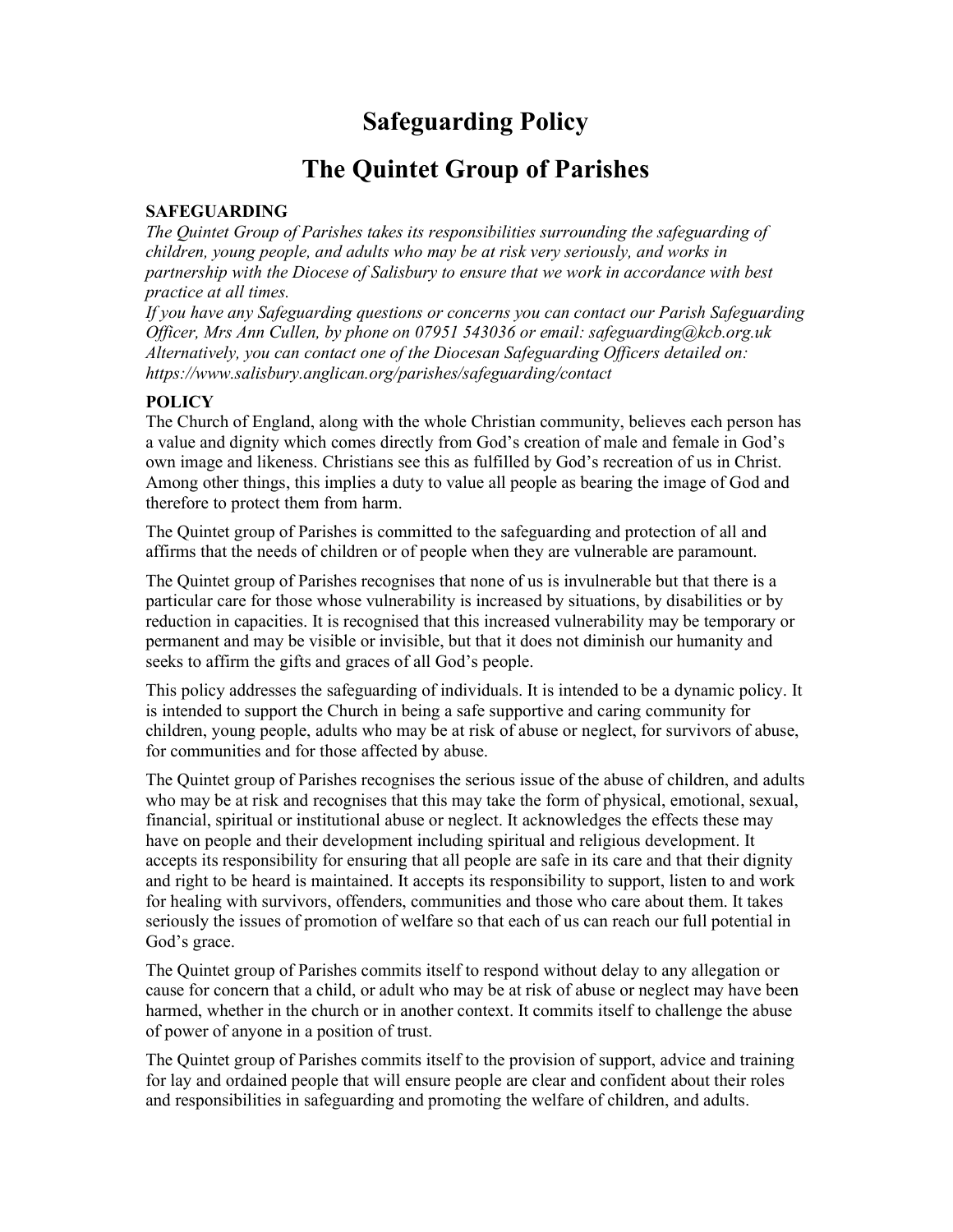The Quintet group of Parishes affirms and gives thanks for the work of those who are workers with children, and adults who may be at risk of abuse or neglect and acknowledges the shared responsibility of all of us for safeguarding children and adults who are on our premises.

The Quintet group of Parishes appoints Ann Cullen as Parish Safeguarding Representative and supports her in her role

which is to:

- i. support and advise the Rector, Ministers and Lay Workers in fulfilling their roles
- ii. provide a point of reference to advise on safeguarding issues
- iii. promote safeguarding best practice within the Quintet group of Parishes

## a) Purpose

The purposes of this safeguarding policy is to ensure procedures are in place and people are clear about their roles and responsibilities regarding children, and adults who may be at risk of abuse or neglect in our care and using our premises. To be read in conjunction with 'The Diocese of Salisbury Framework for Safeguarding and Good Practice'.

#### b) Good Practice

We believe good practice means that:

- i. All people are treated with respect and dignity.
- ii. Those who act on behalf of the Church should not meet or work alone with a child or adult who may be at risk of abuse or neglect where the activity cannot be seen unless this is necessary for pastoral reasons, in which case a written note of this will be made and kept noting date, time and place of visit.
- iii. The church premises will be assessed for safety for children, and adults who may be at risk of abuse or neglect and the risk assessment report will be given annually to the Quintet group of Parishes in written form. This will include fire safety procedures. The Quintet group of Parishes will consider the extent to which the premises and equipment are suitable or should be made more suitable.
- iv. Any driver using their own vehicle for the transportation of children, or adults who may be at risk of abuse or neglect is responsible for ensuring the vehicle is roadworthy and comprehensively insured. (Drivers to check with their Insurance Company re the requirement for business cover)
- v. Promotion of safeguarding is recognised to include undertaking those tasks which enable all God's people to reach their full potential.

## c) Appointment and training of LPAs and LWLs

LPAs and LWLs will be appointed after a Safer Recruitment process and completion of a safeguarding course at the appropriate level.

## d) Pastoral visitors

In terms of safeguarding, Pastoral Visitors will be supported in their role with the provision of basic safeguarding training upon appointment.

## e) Guidelines for working with children, young people and adults who may be at risk

The Guidelines exist and are reviewed annually. These are accessible to each worker with children and young people and adults who may be at risk of abuse, outlining good practice.

## f) Events with church groups off the premises

Adequate staffing will be ensured for such events. Notification of the event will be given to the relevant PCC and approved by them in writing in advance.